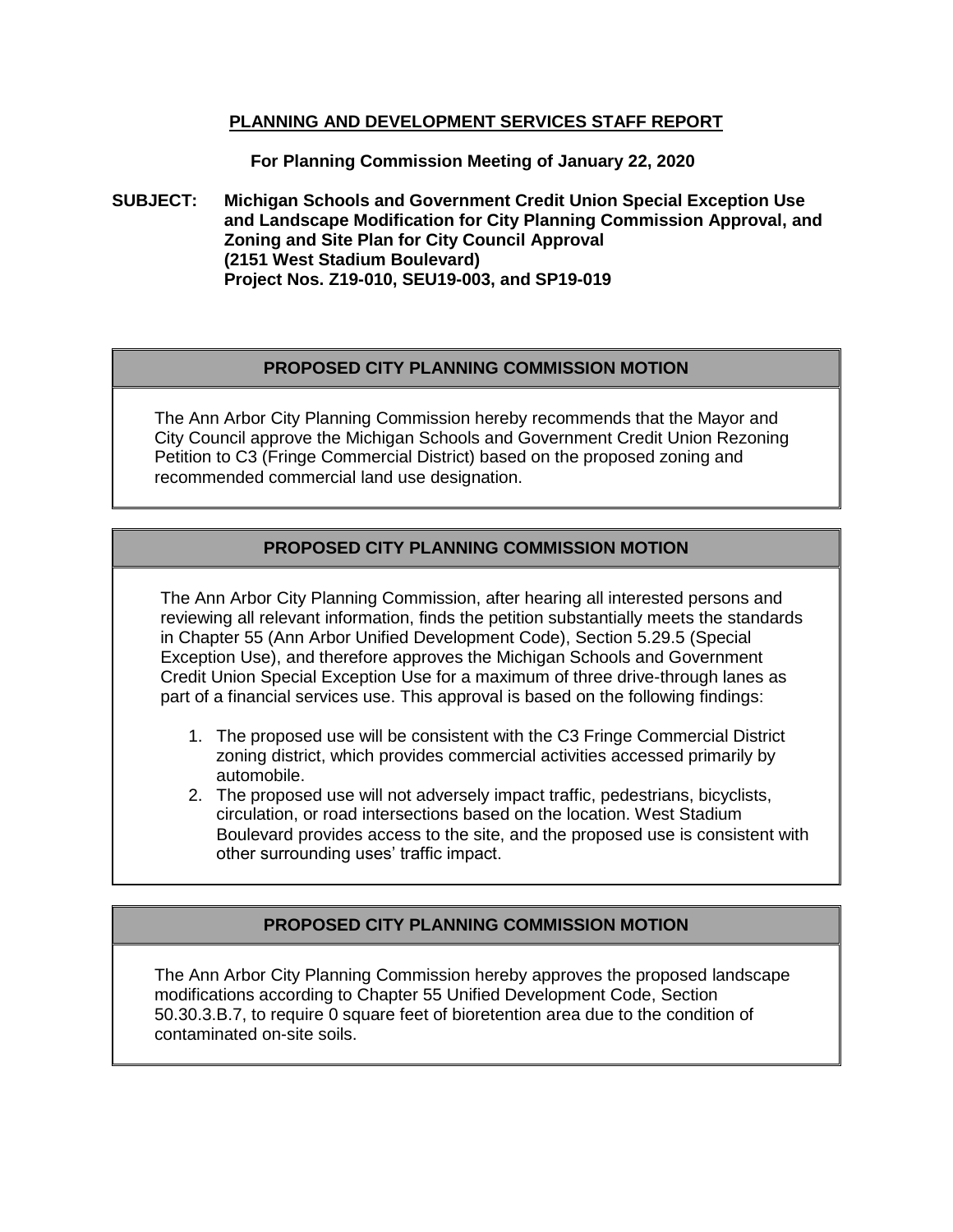MSGCU Special Exception Use, Zoning, Landscape Modification, and Site Plan Page 2

## **PROPOSED CITY PLANNING COMMISSION MOTION**

The Ann Arbor City Planning Commission hereby recommends that the Mayor and City Council approve the Michigan Schools and Government Credit Union Site Plan.

## **STAFF RECOMMENDATION:**

Staff recommends that the **zoning petition** be **approved** because it is generally consistent with the Master Plan: Land Use Element and is compatible with the surrounding zoning designations and land uses. The Master Plan includes the site in the Stadium Boulevard Commercial Corridor, and recommends a future land use of commercial.

Staff recommends that the **special exception use** be **approved with conditions** subject to Planning Commission consideration because the proposed special exception use is of such location, size and character as to be compatible with the zoning district in which the site is situated; and the location and size of the proposed use, its nature and intensity, the site layout and access, and effect of the proposed use on public services would not be hazardous or inconvenient to the neighborhood nor unduly conflict with the normal traffic of the neighborhood.

Staff recommends that the **landscape modification** request be **approved** because the modifications are consistent with the intent of the ordinance.

Staff recommends that the **site plan** be **approved**, because the contemplated development would comply with all applicable state, local, and federal law, ordinances, standards and regulations; and the development would not cause a public or private nuisance, limits the disturbance of natural features to the minimum necessary to allow a reasonable use of the land, and would not have a detrimental effect on the public health, safety or welfare; and the modifications meet the required conditions.

#### **HISTORY:**

This petition was postponed at the December 3, 2019 City Planning Commission meeting. The CPC expressed concerns with the plan, such as the safety of pedestrians both using the ATM and accessing the site from the south, the appropriateness of drive-through lanes, interior circulation (including driveway safety and connectivity to neighboring sites), and the total amount of impervious surfaces proposed. The petitioner revised the plans, which were re-reviewed by all of the original city staff reviewers.

## *CHANGES FROM PREVIOUS SUBMISSION* **SITE PLAN PETITION:**

The petitioners made the following revisions to the site plan set:

- Adjusted the landscaping and tree species adjacent to the entry drive and adjacent to the drive-up lane approach. Tree branches are now shown trimmed to a certain height.
- A drive running north/south has been clarified as 24' wide and connects to both adjacent sites.
- A sidewalk was added along part of the south edge of the site near the building.
- The loading zone was removed to reduce the impervious surface area.